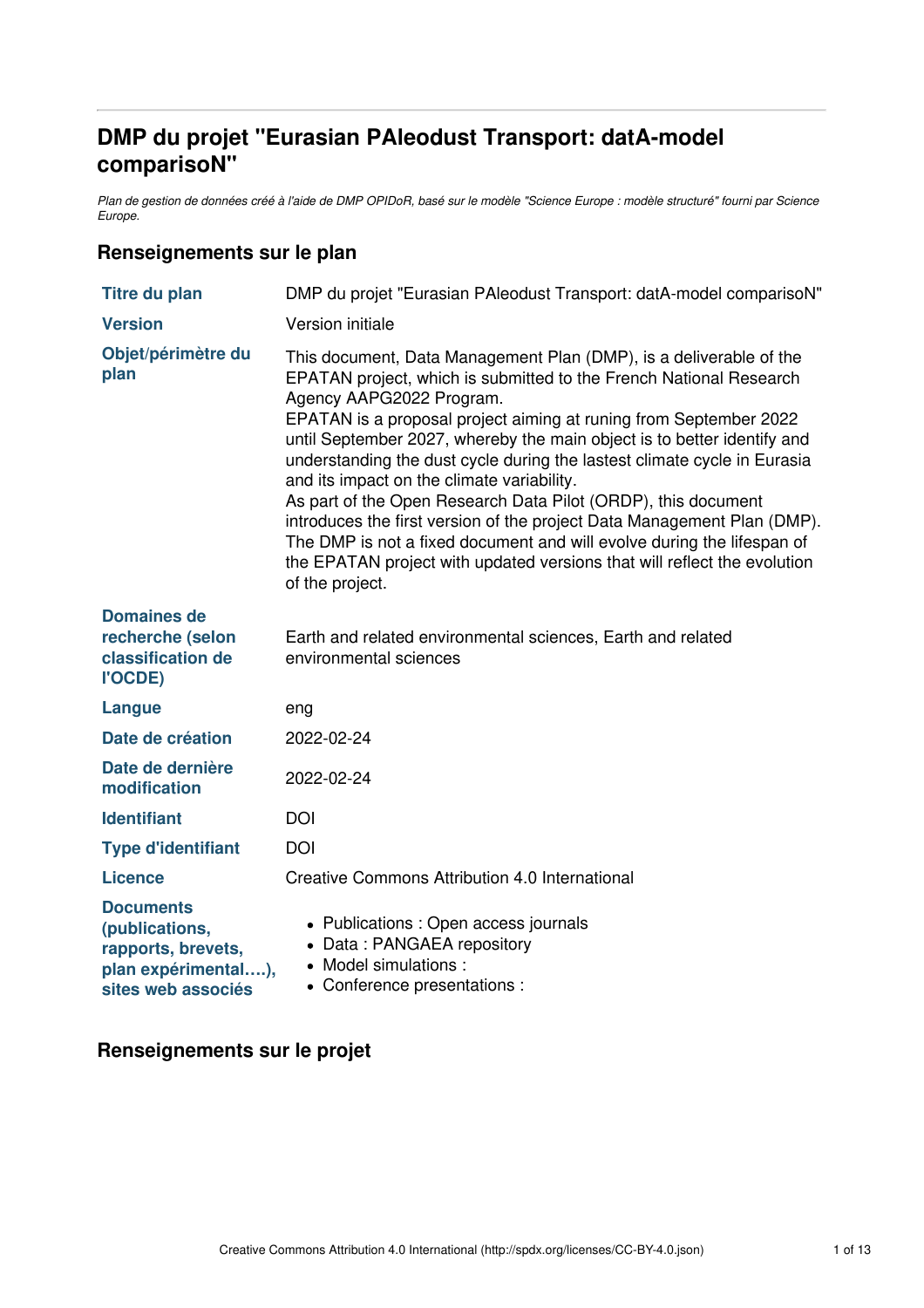| <b>Titre du projet</b> | Eurasian PAleodust Transport: datA-model comparisoN                                                                                                                                                                                                                                                                                                                                                                                                                                                                                                                                                                                                                                                                                                                                                                                                                                                                                                                                                                                                                                                                                                                                                                                                                                                                                                                                                                                                                                                                                                                                                                                                                                                                                        |
|------------------------|--------------------------------------------------------------------------------------------------------------------------------------------------------------------------------------------------------------------------------------------------------------------------------------------------------------------------------------------------------------------------------------------------------------------------------------------------------------------------------------------------------------------------------------------------------------------------------------------------------------------------------------------------------------------------------------------------------------------------------------------------------------------------------------------------------------------------------------------------------------------------------------------------------------------------------------------------------------------------------------------------------------------------------------------------------------------------------------------------------------------------------------------------------------------------------------------------------------------------------------------------------------------------------------------------------------------------------------------------------------------------------------------------------------------------------------------------------------------------------------------------------------------------------------------------------------------------------------------------------------------------------------------------------------------------------------------------------------------------------------------|
| <b>Acronyme</b>        | <b>EPATAN</b>                                                                                                                                                                                                                                                                                                                                                                                                                                                                                                                                                                                                                                                                                                                                                                                                                                                                                                                                                                                                                                                                                                                                                                                                                                                                                                                                                                                                                                                                                                                                                                                                                                                                                                                              |
| <b>Résumé</b>          | The Last Climate Cycle (LCC, 130-12kyr) has shown cold, dusty (GS)<br>and warmer, non-dusty (GI) intervals, when the atmosphere was 2-20<br>times more loaded with dust than today. The alternations between GS<br>and GI occurred on millennial time scales, involving climate forcings<br>other than orbital. The transition between GS and GI lasted on average<br>50 yrs, resulting from a complete climate reorganization, not understood<br>at present as paleodust is rather still terra incognita. Russia and<br>eastwards Siberia have recorded paleodust millennial variations<br>apparently similar to those observed in Europe. EPATAN, a data-model<br>project, will acquire and investigate three new loess sequences to get<br>high-resolution and well-dated paleodust records of the LCC. The Earth<br>System Model will i) characterize the source regions of the paleodust<br>and ii) reproduce past variations in dust deposition for key paleoclimate<br>scenarios. Results will be compared with field data.<br>Another component of the project will analyse loess samples dated from<br>the last glacial maximum to detect the origin of the deposited material<br>by targeting the <2microns and 2-20 microns grain size fractions and<br>bulk sample. The spatial analysis is motivated by preliminary results for<br>Western Europe sites, indicating a local to regional origin for coarse<br>material and a more distant source, involving longer transport in relation<br>to general atmospheric circulation, for the finer particles.<br>These two approaches will provide a better understanding of the dust<br>cycle during the latest climate cycle in Eurasia and its impact on climate<br>variability. |

#### **Partenaires**

- Institut de physique du globe de Paris (200512539M)
- Laboratoire de Géographie Physique : Environnements Quaternaires et Actuels (199812919F)
- Laboratoire des Sciences du Climat et de l'Environnement (200611689J)
- Géosciences Montpellier (200711908T)

#### **Produits de recherche :**

- 1. Data description and collection or re-use of existing data
- 2. Legal and ethical requirements, code of conduct
- 3. Data management responsibilities and resources
- 4. Data sharing and long-term preservation
- 5. Storage and backup during the research process
- 6. Documentation and data quality

## **Contributeurs**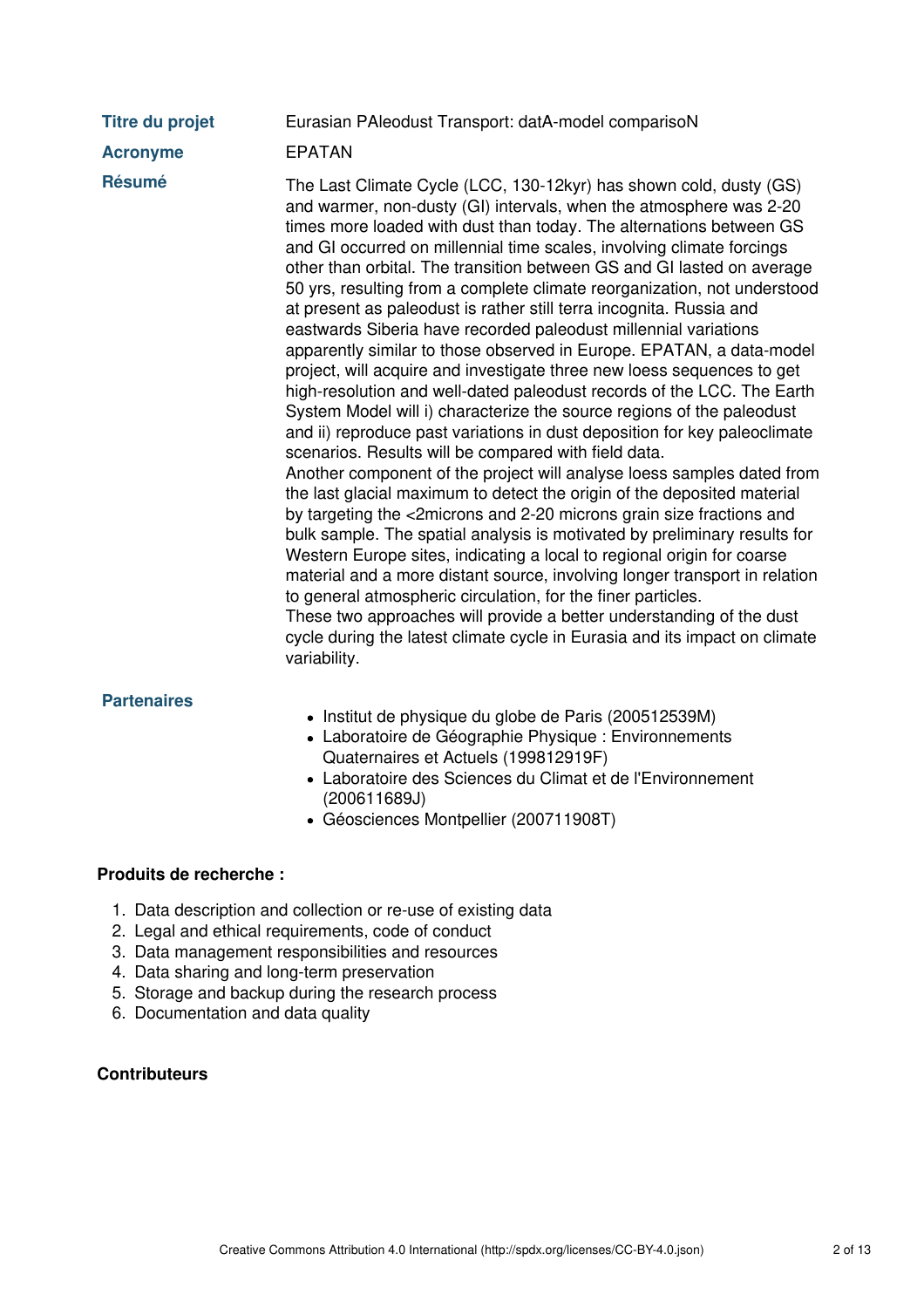| <b>Nom</b>                          | <b>Affiliation</b>                                                               | <b>Rôles</b>                                                                                                                                                                                                                                                                                                                                                                                                                                                                                  |
|-------------------------------------|----------------------------------------------------------------------------------|-----------------------------------------------------------------------------------------------------------------------------------------------------------------------------------------------------------------------------------------------------------------------------------------------------------------------------------------------------------------------------------------------------------------------------------------------------------------------------------------------|
| Hatté<br>Christine                  | Laboratoire des Sciences du Climat<br>et de l'Environnement                      | • Responsable de la qualité des données<br>(Data)                                                                                                                                                                                                                                                                                                                                                                                                                                             |
| Rousseau<br>Denis-<br><b>Didier</b> | Géosciences Montpellier                                                          | • Coordinateur du projet<br>• Personne contact pour les données<br>(Storage, Data, Quality, Sharing,<br>Requirements, Management)<br>• Responsable de la conservation à long<br>terme des données (Data)<br>• Responsable de la documentation des<br>données (Data)<br>• Responsable des questions éthiques<br>(Data)<br>· Responsable du dépôt et de la diffusion<br>des données (Data)<br>• Responsable du plan de gestion de<br>données<br>• Responsable du stockage des données<br>(Data) |
| Antoine<br>Pierre                   | Laboratoire de Géographie<br>Physique: Environnements<br>Quaternaires et Actuels | • Responsable de la production ou de la<br>collecte des données (Data)                                                                                                                                                                                                                                                                                                                                                                                                                        |
| Lagroix<br>France                   | Institut de physique du globe de<br>Paris                                        | • Responsable de la protection des<br>données (Data)<br>• Responsable du traitement et de l'analyse<br>des données (Data)                                                                                                                                                                                                                                                                                                                                                                     |

Droits d'auteur :

Le(s) créateur(s) de ce plan accepte(nt) que tout ou partie de texte de ce plan soit réutilisé et personnalisé si nécessaire pour un autre plan. Vous n'avez pas besoin de citer le(s) créateur(s) en tant que source. L'utilisation de toute partie de texte de ce plan n'implique pas que le(s) créateur(s) soutien(nen)t ou aient une quelconque relation avec votre projet ou votre soumission.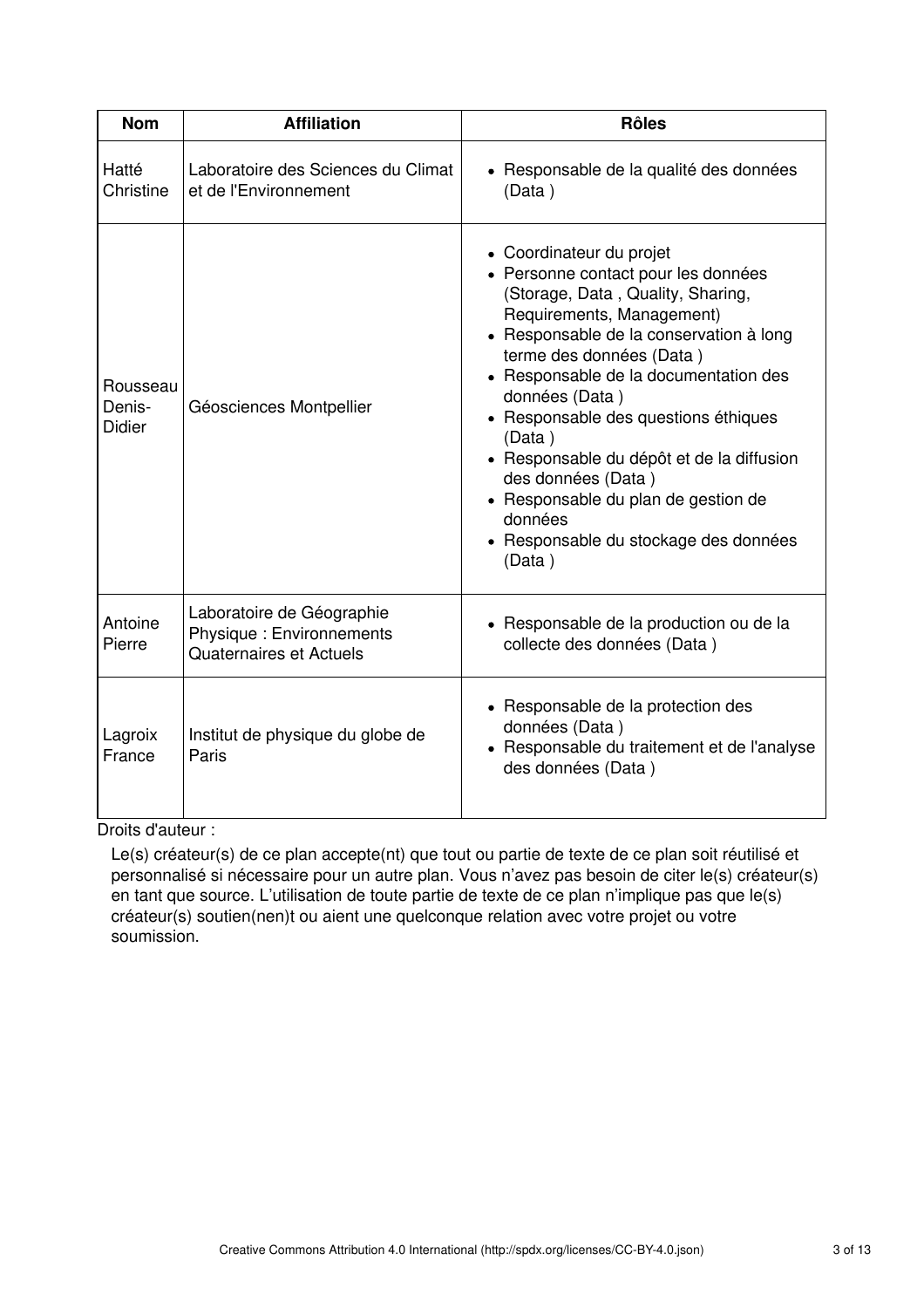## **1. Description des données et collecte ou réutilisation de données existantes**

| <b>Nom</b><br>Data description and collection or re-use of existing data<br><b>Description</b><br>Data will be collected by project participants using samples collected in the field (stratigraphy of<br>sequences, spectrocolorimetry), laboratory studies (grain size, environmental magnetism, geochemical<br>analyses, 14C and luminescence dates, mollusk shells and earthworm granules) and model simulations.<br>In addition, data published in the previous literature will be re-used to perform meta-analysis and<br>comparative analyses.<br>Mots clés (texte libre)<br>Langue<br>eng<br>Identifiant pérenne<br>according to PANGAEA rules for datasets or according to Climate Data standards for model<br>simulations<br><b>Type d'identifiant</b><br><b>DOI</b><br><b>Contient des données</b><br>Non<br>personnelles ?<br><b>Contient des données</b><br>Non<br>sensibles ?<br>Prend en compte des aspects<br>Oui<br>éthiques ?<br><b>Justification</b><br>Data available in the literature or from previous studies will be re-used toperform meta-analysis and<br>comparative analyses.<br><b>Données réutilisées</b><br>• re-used analytical data and sequences stratigraphies :<br>Titre de la méthode<br>Data production<br><b>Description</b><br>Data will be obtained from samples collected in the field after detailed description (depth,<br>geological units) of the sequence stratigraphy. Sediment samples will be individually collected in<br>parallel for grain-size, environmental magnetism, geochemical and isotope studies, mollusk<br>shells and earthworm granules. Sediment samples will also be collected in the field for 14C and<br>luminescence dating from particular stratigraphical units. In situ spectrocolorimetry<br>measurements will be performed.<br>Model simulation will also be performed using the HadCM3 UK Earth System model at the<br>University of Birmingham (UK).<br>Documentation and data quality<br><b>Nom</b><br>Documentation and data quality | Data description and collection or re-use of existing data |  |
|---------------------------------------------------------------------------------------------------------------------------------------------------------------------------------------------------------------------------------------------------------------------------------------------------------------------------------------------------------------------------------------------------------------------------------------------------------------------------------------------------------------------------------------------------------------------------------------------------------------------------------------------------------------------------------------------------------------------------------------------------------------------------------------------------------------------------------------------------------------------------------------------------------------------------------------------------------------------------------------------------------------------------------------------------------------------------------------------------------------------------------------------------------------------------------------------------------------------------------------------------------------------------------------------------------------------------------------------------------------------------------------------------------------------------------------------------------------------------------------------------------------------------------------------------------------------------------------------------------------------------------------------------------------------------------------------------------------------------------------------------------------------------------------------------------------------------------------------------------------------------------------------------------------------------------------------------------------------------------------------------------------------|------------------------------------------------------------|--|
|                                                                                                                                                                                                                                                                                                                                                                                                                                                                                                                                                                                                                                                                                                                                                                                                                                                                                                                                                                                                                                                                                                                                                                                                                                                                                                                                                                                                                                                                                                                                                                                                                                                                                                                                                                                                                                                                                                                                                                                                                     |                                                            |  |
|                                                                                                                                                                                                                                                                                                                                                                                                                                                                                                                                                                                                                                                                                                                                                                                                                                                                                                                                                                                                                                                                                                                                                                                                                                                                                                                                                                                                                                                                                                                                                                                                                                                                                                                                                                                                                                                                                                                                                                                                                     |                                                            |  |
|                                                                                                                                                                                                                                                                                                                                                                                                                                                                                                                                                                                                                                                                                                                                                                                                                                                                                                                                                                                                                                                                                                                                                                                                                                                                                                                                                                                                                                                                                                                                                                                                                                                                                                                                                                                                                                                                                                                                                                                                                     |                                                            |  |
|                                                                                                                                                                                                                                                                                                                                                                                                                                                                                                                                                                                                                                                                                                                                                                                                                                                                                                                                                                                                                                                                                                                                                                                                                                                                                                                                                                                                                                                                                                                                                                                                                                                                                                                                                                                                                                                                                                                                                                                                                     |                                                            |  |
|                                                                                                                                                                                                                                                                                                                                                                                                                                                                                                                                                                                                                                                                                                                                                                                                                                                                                                                                                                                                                                                                                                                                                                                                                                                                                                                                                                                                                                                                                                                                                                                                                                                                                                                                                                                                                                                                                                                                                                                                                     |                                                            |  |
|                                                                                                                                                                                                                                                                                                                                                                                                                                                                                                                                                                                                                                                                                                                                                                                                                                                                                                                                                                                                                                                                                                                                                                                                                                                                                                                                                                                                                                                                                                                                                                                                                                                                                                                                                                                                                                                                                                                                                                                                                     |                                                            |  |
|                                                                                                                                                                                                                                                                                                                                                                                                                                                                                                                                                                                                                                                                                                                                                                                                                                                                                                                                                                                                                                                                                                                                                                                                                                                                                                                                                                                                                                                                                                                                                                                                                                                                                                                                                                                                                                                                                                                                                                                                                     |                                                            |  |
|                                                                                                                                                                                                                                                                                                                                                                                                                                                                                                                                                                                                                                                                                                                                                                                                                                                                                                                                                                                                                                                                                                                                                                                                                                                                                                                                                                                                                                                                                                                                                                                                                                                                                                                                                                                                                                                                                                                                                                                                                     |                                                            |  |
|                                                                                                                                                                                                                                                                                                                                                                                                                                                                                                                                                                                                                                                                                                                                                                                                                                                                                                                                                                                                                                                                                                                                                                                                                                                                                                                                                                                                                                                                                                                                                                                                                                                                                                                                                                                                                                                                                                                                                                                                                     |                                                            |  |
|                                                                                                                                                                                                                                                                                                                                                                                                                                                                                                                                                                                                                                                                                                                                                                                                                                                                                                                                                                                                                                                                                                                                                                                                                                                                                                                                                                                                                                                                                                                                                                                                                                                                                                                                                                                                                                                                                                                                                                                                                     |                                                            |  |
|                                                                                                                                                                                                                                                                                                                                                                                                                                                                                                                                                                                                                                                                                                                                                                                                                                                                                                                                                                                                                                                                                                                                                                                                                                                                                                                                                                                                                                                                                                                                                                                                                                                                                                                                                                                                                                                                                                                                                                                                                     |                                                            |  |
|                                                                                                                                                                                                                                                                                                                                                                                                                                                                                                                                                                                                                                                                                                                                                                                                                                                                                                                                                                                                                                                                                                                                                                                                                                                                                                                                                                                                                                                                                                                                                                                                                                                                                                                                                                                                                                                                                                                                                                                                                     |                                                            |  |
|                                                                                                                                                                                                                                                                                                                                                                                                                                                                                                                                                                                                                                                                                                                                                                                                                                                                                                                                                                                                                                                                                                                                                                                                                                                                                                                                                                                                                                                                                                                                                                                                                                                                                                                                                                                                                                                                                                                                                                                                                     |                                                            |  |
|                                                                                                                                                                                                                                                                                                                                                                                                                                                                                                                                                                                                                                                                                                                                                                                                                                                                                                                                                                                                                                                                                                                                                                                                                                                                                                                                                                                                                                                                                                                                                                                                                                                                                                                                                                                                                                                                                                                                                                                                                     |                                                            |  |
|                                                                                                                                                                                                                                                                                                                                                                                                                                                                                                                                                                                                                                                                                                                                                                                                                                                                                                                                                                                                                                                                                                                                                                                                                                                                                                                                                                                                                                                                                                                                                                                                                                                                                                                                                                                                                                                                                                                                                                                                                     |                                                            |  |
|                                                                                                                                                                                                                                                                                                                                                                                                                                                                                                                                                                                                                                                                                                                                                                                                                                                                                                                                                                                                                                                                                                                                                                                                                                                                                                                                                                                                                                                                                                                                                                                                                                                                                                                                                                                                                                                                                                                                                                                                                     |                                                            |  |
|                                                                                                                                                                                                                                                                                                                                                                                                                                                                                                                                                                                                                                                                                                                                                                                                                                                                                                                                                                                                                                                                                                                                                                                                                                                                                                                                                                                                                                                                                                                                                                                                                                                                                                                                                                                                                                                                                                                                                                                                                     |                                                            |  |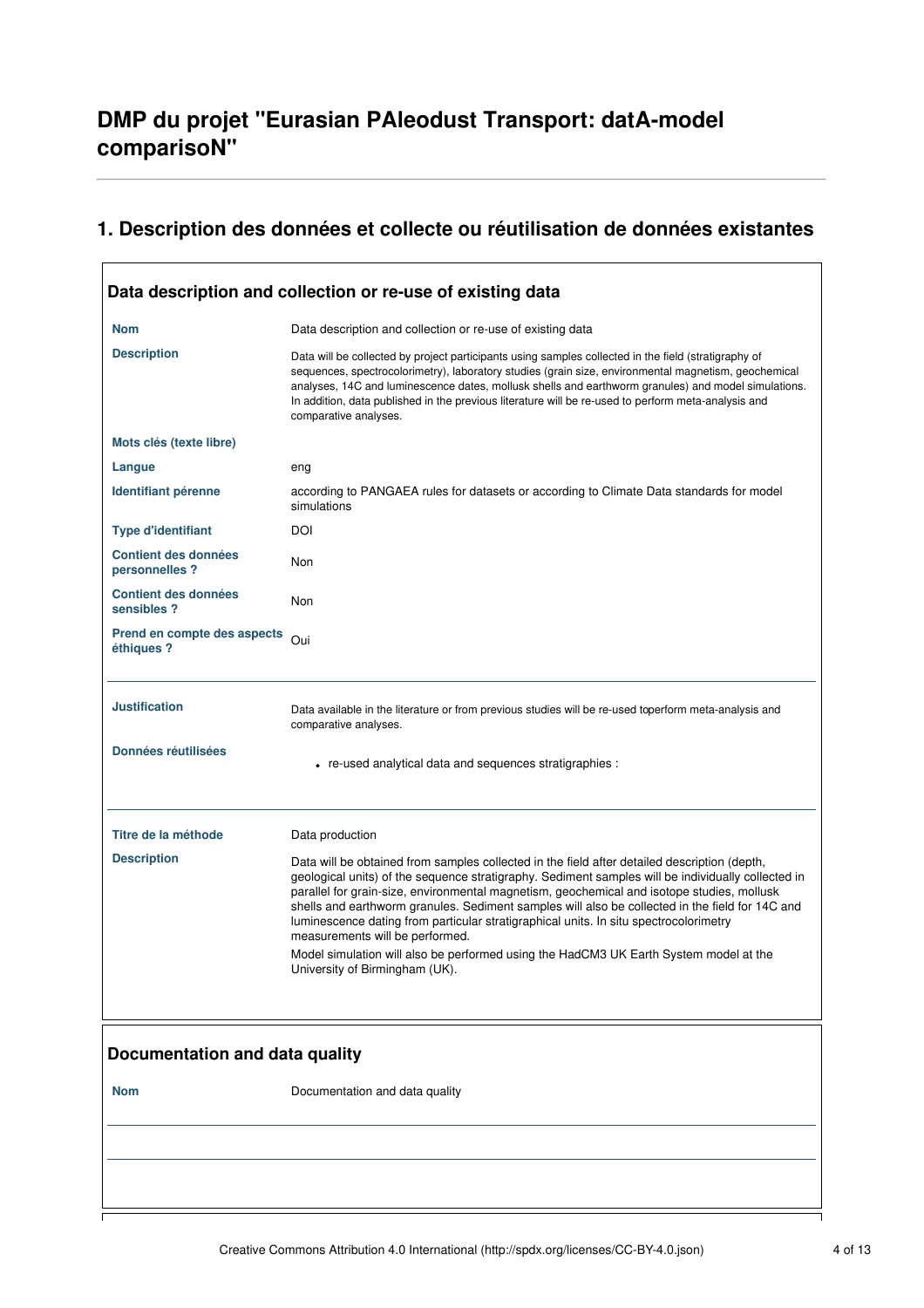| Storage and backup during the research process |                                                 |  |
|------------------------------------------------|-------------------------------------------------|--|
| <b>Nom</b>                                     | Storage and backup during the research process  |  |
|                                                |                                                 |  |
|                                                |                                                 |  |
|                                                |                                                 |  |
|                                                | Legal and ethical requirements, code of conduct |  |
| <b>Nom</b>                                     | Legal and ethical requirements, code of conduct |  |
|                                                |                                                 |  |
|                                                |                                                 |  |
|                                                |                                                 |  |
| Data sharing and long-term preservation        |                                                 |  |
| <b>Nom</b>                                     | Data sharing and long-term preservation         |  |
|                                                |                                                 |  |
|                                                |                                                 |  |
|                                                |                                                 |  |
| Data management responsibilities and resources |                                                 |  |
| <b>Nom</b>                                     | Data management responsibilities and resources  |  |
|                                                |                                                 |  |
|                                                |                                                 |  |
|                                                |                                                 |  |

# **2. Documentation et qualité des données**

 $\overline{\phantom{a}}$ 

|                                     | coordinates, DOI of the paper in which the data are used.                                  |
|-------------------------------------|--------------------------------------------------------------------------------------------|
|                                     | Model simulations will be presented in netCDF format conforming to Climate Data standards. |
| Standards de<br>métadonnées/données | $\bullet$ PANGAEA :                                                                        |
| Code langue des<br>métadonnées      | eng                                                                                        |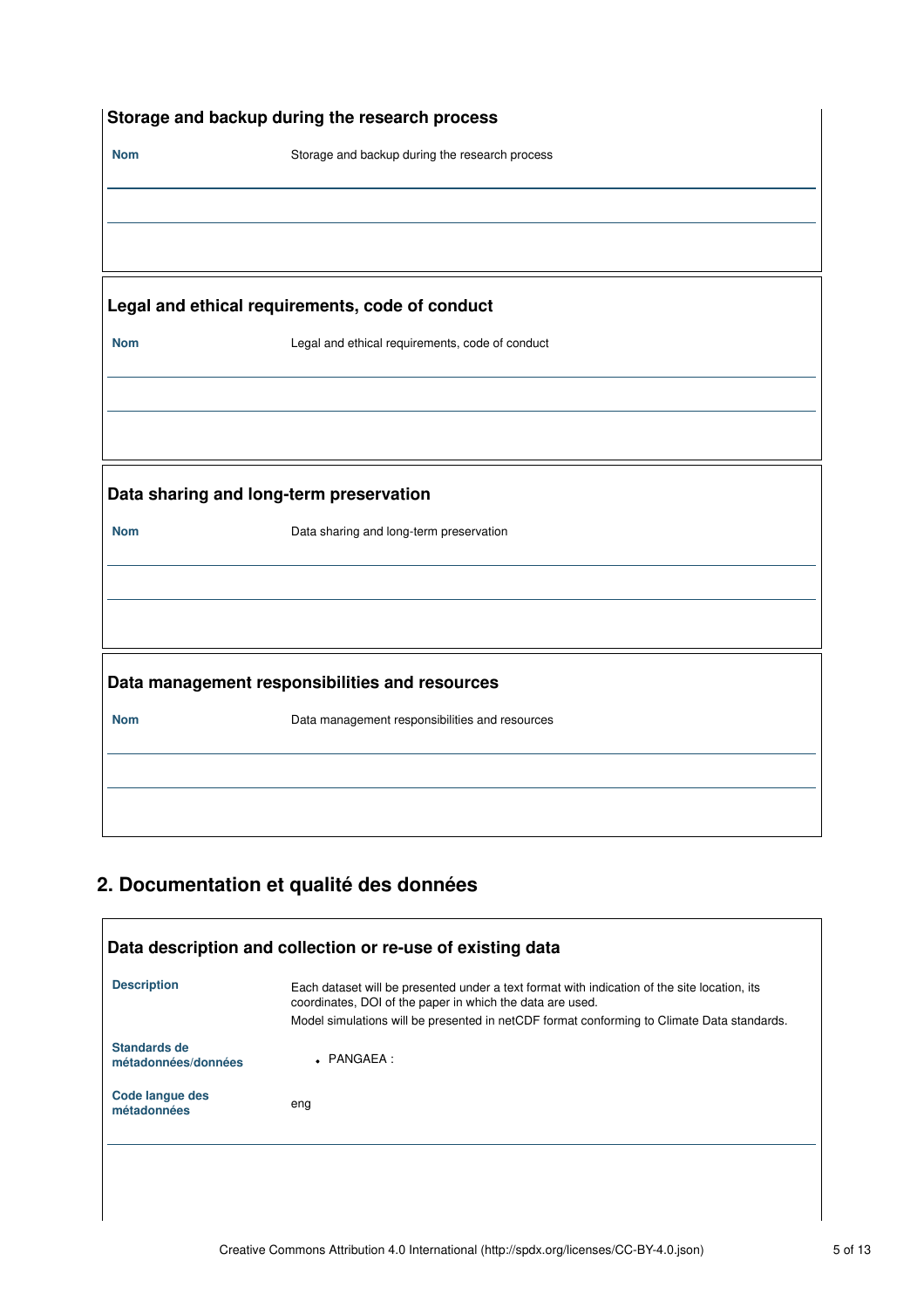| <b>Description</b>                      | Data will be primarily checked by collectors then by main person in charge of the deliverable and<br>eventually by the person responsible for data storage. They will be finally discussed by all the project<br>participants before being uploaded in PANGAEA repository. |  |
|-----------------------------------------|----------------------------------------------------------------------------------------------------------------------------------------------------------------------------------------------------------------------------------------------------------------------------|--|
| Documentation and data quality          |                                                                                                                                                                                                                                                                            |  |
| Question sans réponse.                  |                                                                                                                                                                                                                                                                            |  |
|                                         |                                                                                                                                                                                                                                                                            |  |
|                                         |                                                                                                                                                                                                                                                                            |  |
|                                         | Storage and backup during the research process                                                                                                                                                                                                                             |  |
| Question sans réponse.                  |                                                                                                                                                                                                                                                                            |  |
|                                         |                                                                                                                                                                                                                                                                            |  |
| Question sans réponse.                  |                                                                                                                                                                                                                                                                            |  |
|                                         |                                                                                                                                                                                                                                                                            |  |
|                                         | Legal and ethical requirements, code of conduct                                                                                                                                                                                                                            |  |
| Question sans réponse.                  |                                                                                                                                                                                                                                                                            |  |
|                                         |                                                                                                                                                                                                                                                                            |  |
| Question sans réponse.                  |                                                                                                                                                                                                                                                                            |  |
|                                         |                                                                                                                                                                                                                                                                            |  |
| Data sharing and long-term preservation |                                                                                                                                                                                                                                                                            |  |
|                                         |                                                                                                                                                                                                                                                                            |  |
| Question sans réponse.                  |                                                                                                                                                                                                                                                                            |  |
|                                         |                                                                                                                                                                                                                                                                            |  |
| Question sans réponse.                  |                                                                                                                                                                                                                                                                            |  |
|                                         |                                                                                                                                                                                                                                                                            |  |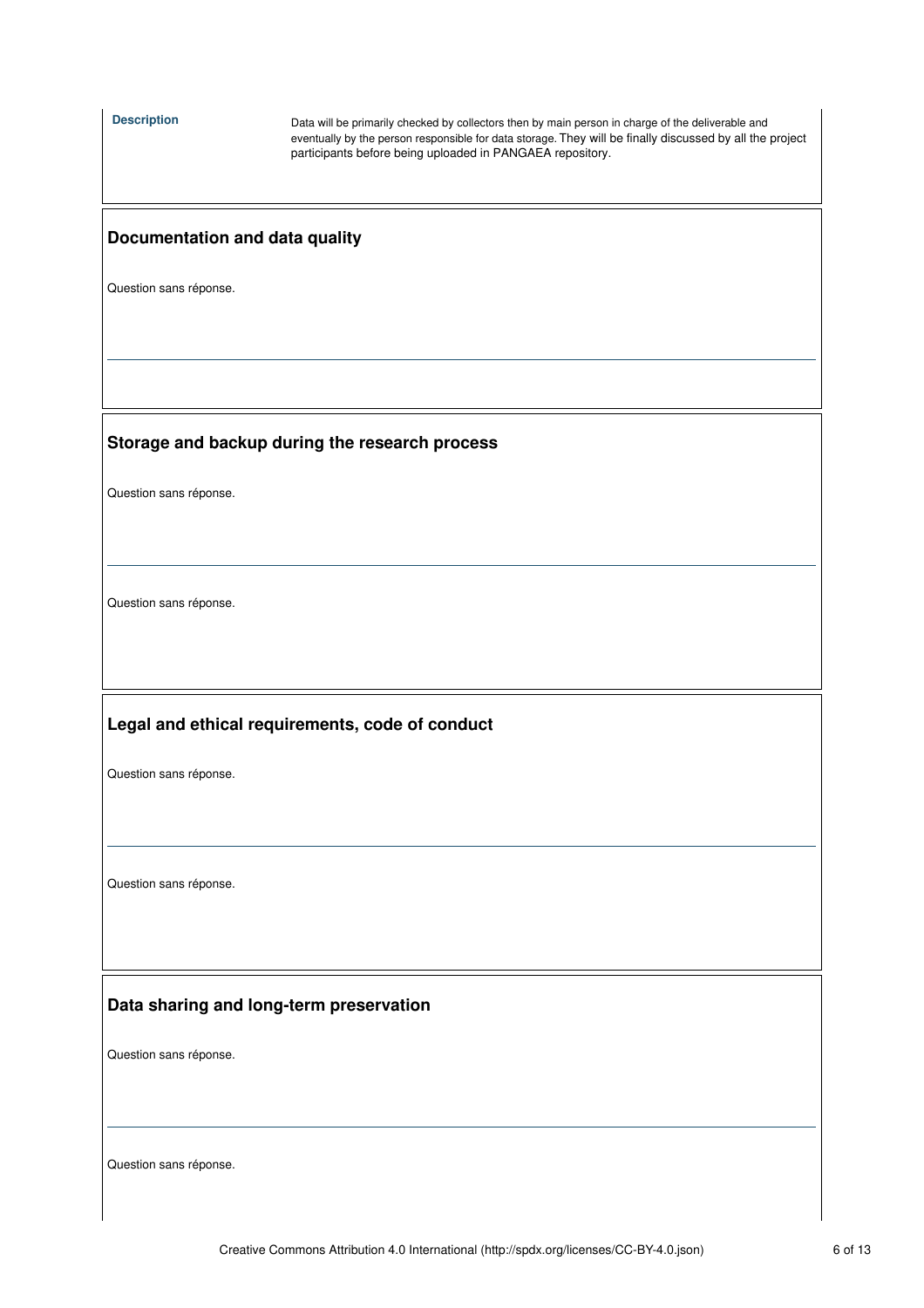|  |  | Data management responsibilities and resources |  |
|--|--|------------------------------------------------|--|
|--|--|------------------------------------------------|--|

Question sans réponse.

Question sans réponse.

## **3. Exigences légales et éthiques, code de conduite**

| Data description and collection or re-use of existing data |                                                                                                                                                                                                                                                                                                                                                                                         |  |
|------------------------------------------------------------|-----------------------------------------------------------------------------------------------------------------------------------------------------------------------------------------------------------------------------------------------------------------------------------------------------------------------------------------------------------------------------------------|--|
| <b>Description</b>                                         | Three instances of collection of personal data will occur over during the course of the project.<br>They relate to;<br>1. Data informing on employees at each institution, such as salary contracts<br>2. Collection of participant data in relation to conferences and workshops<br>3. Outreach material (eg. website, videos, pictures, and potentially Twitter, podcasts)            |  |
| <b>Description</b>                                         | Data collection during field work will be performed on geological sequences in the same place<br>and at the same time by all participants of the project to prevent any ethical misbehavior.<br>A few beneficiaries foresee outreach material that will contain personal data. For these, the<br>regulations and examples of consent forms from the participating institutions are used |  |
| Documentation and data quality                             |                                                                                                                                                                                                                                                                                                                                                                                         |  |
| Question sans réponse.                                     |                                                                                                                                                                                                                                                                                                                                                                                         |  |
| Question sans réponse.                                     |                                                                                                                                                                                                                                                                                                                                                                                         |  |
| Storage and backup during the research process             |                                                                                                                                                                                                                                                                                                                                                                                         |  |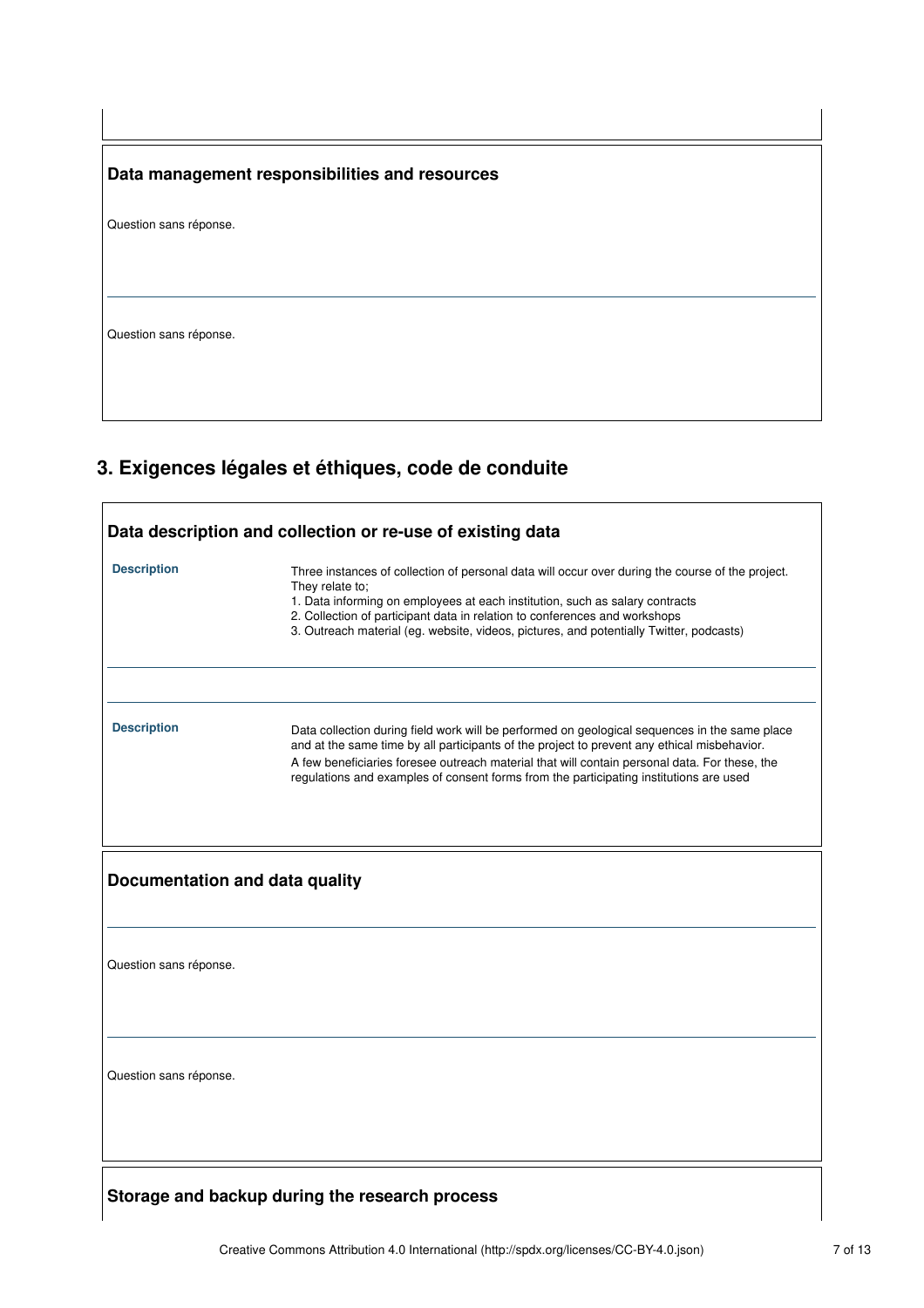| Question sans réponse.                          |
|-------------------------------------------------|
| Question sans réponse.                          |
| Question sans réponse.                          |
| Legal and ethical requirements, code of conduct |
| Question sans réponse.                          |
| Question sans réponse.                          |
| Question sans réponse.                          |
| Data sharing and long-term preservation         |
| Question sans réponse.                          |
| Question sans réponse.                          |
| Question sans réponse.                          |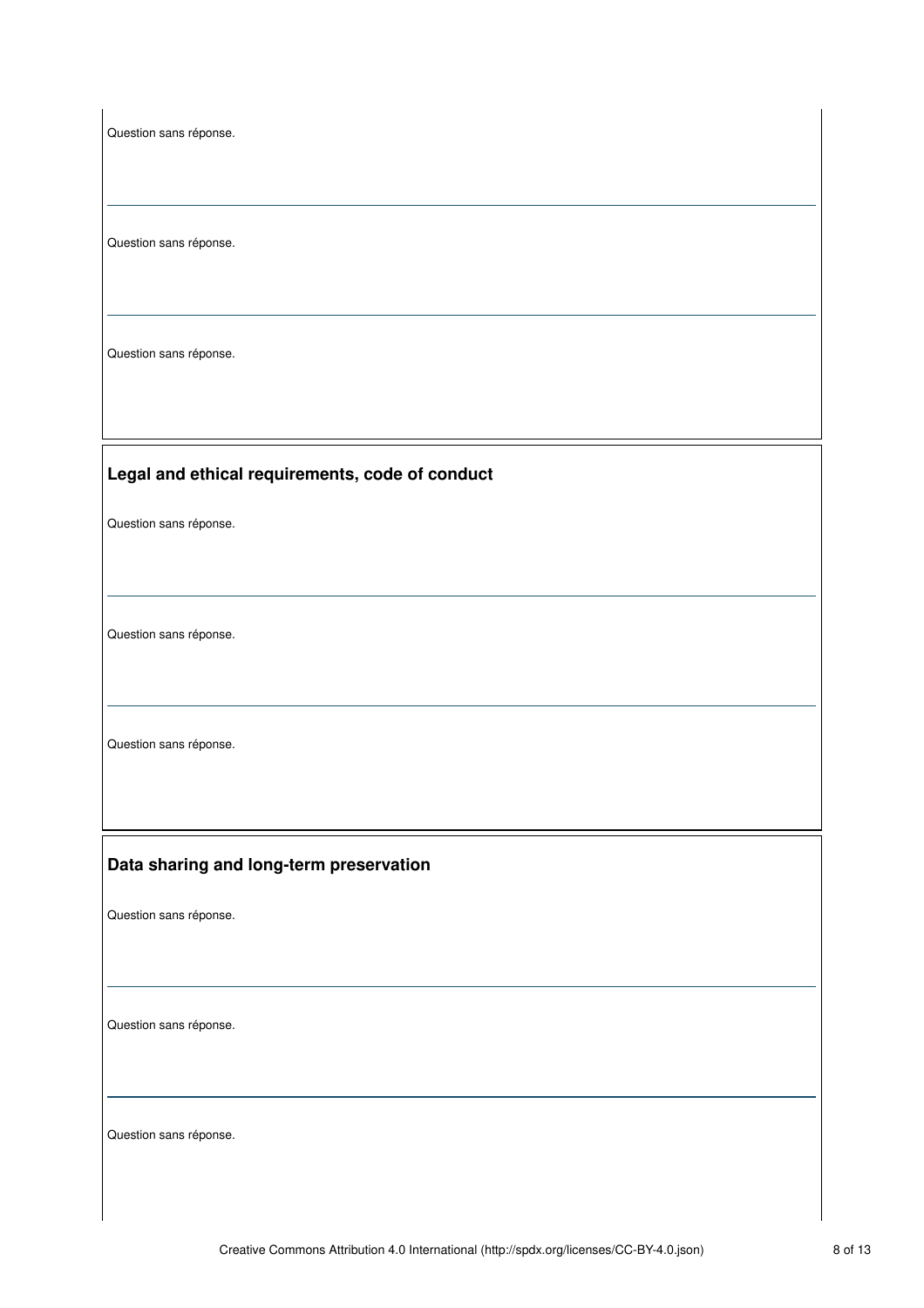| Data management responsibilities and resources |
|------------------------------------------------|
| Question sans réponse.                         |
|                                                |
| Question sans réponse.                         |
|                                                |
| Question sans réponse.                         |
|                                                |

## **4. Traitement et analyse des données**

#### **Data description and collection or re-use of existing data**

**Description** Analytical data are proceeded according to the various protocols applied by the concortium for many years and published in international publications. They are treated through statistical analyses from univariate to multivariate analyses, signal analyses.

#### **Documentation and data quality**

Question sans réponse.

#### **Storage and backup during the research process**

#### **Legal and ethical requirements, code of conduct**

Question sans réponse.

### **Data sharing and long-term preservation**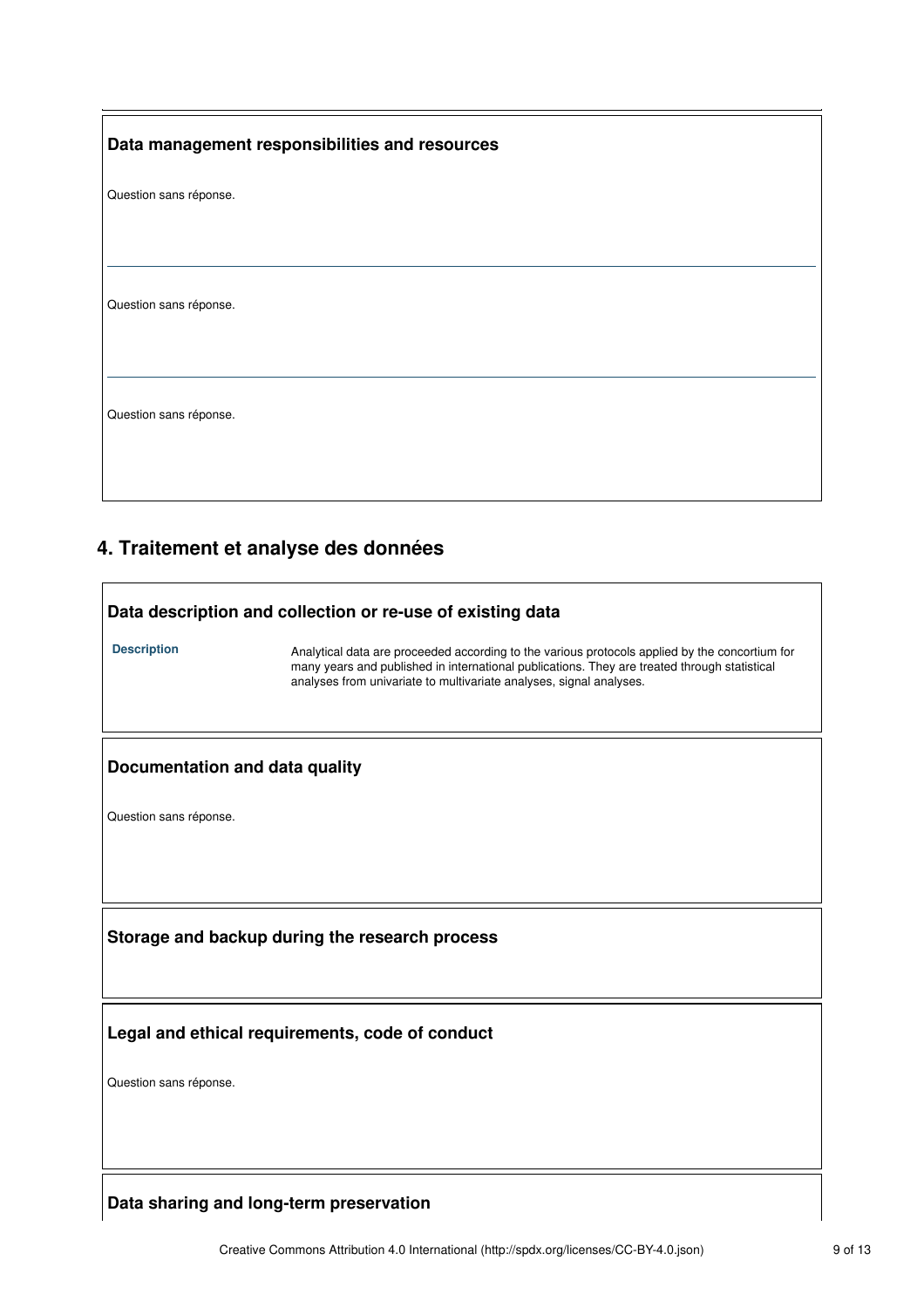# **5. Stockage et sauvegarde des données pendant le processus de recherche**

| Data description and collection or re-use of existing data |                                                                                                                                                                                 |  |  |  |
|------------------------------------------------------------|---------------------------------------------------------------------------------------------------------------------------------------------------------------------------------|--|--|--|
| <b>Besoins de stockage</b>                                 | The original data will be stored on individual computers until publication and deposition in open<br>access repository like PANGAEA.                                            |  |  |  |
| Volume estimé des données                                  | $\Omega$                                                                                                                                                                        |  |  |  |
| Mesures prises pour la<br>sécurité des données             | The data storage practices will comply with applicable national, European and international<br>framework, and the European Union's General Data Protection Regulation 2016/679. |  |  |  |
| Documentation and data quality                             |                                                                                                                                                                                 |  |  |  |
| Question sans réponse.                                     |                                                                                                                                                                                 |  |  |  |
|                                                            |                                                                                                                                                                                 |  |  |  |
|                                                            |                                                                                                                                                                                 |  |  |  |
|                                                            | Storage and backup during the research process                                                                                                                                  |  |  |  |
| Question sans réponse.                                     |                                                                                                                                                                                 |  |  |  |
|                                                            |                                                                                                                                                                                 |  |  |  |
|                                                            |                                                                                                                                                                                 |  |  |  |
|                                                            | Legal and ethical requirements, code of conduct                                                                                                                                 |  |  |  |
| Question sans réponse.                                     |                                                                                                                                                                                 |  |  |  |
|                                                            |                                                                                                                                                                                 |  |  |  |
|                                                            |                                                                                                                                                                                 |  |  |  |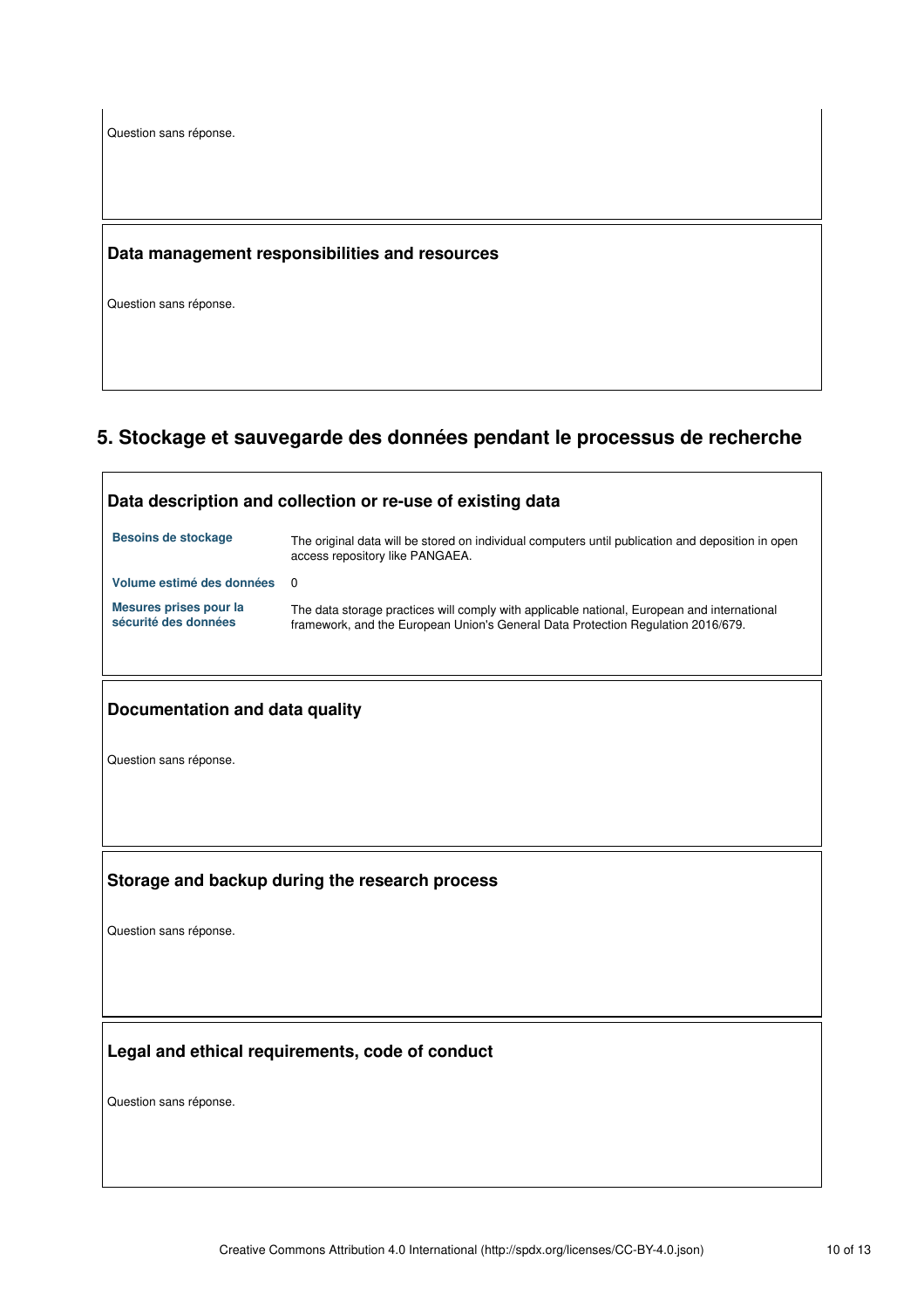|  |  |  |  | Data sharing and long-term preservation |
|--|--|--|--|-----------------------------------------|
|--|--|--|--|-----------------------------------------|

Question sans réponse.

### **Data management responsibilities and resources**

Question sans réponse.

## **6. Partage des données et conservation à long terme**

| Data description and collection or re-use of existing data |                                                                                                                                                                                                                                                                                                                                                                                                                                                                                                                                                                                                                                                                                                                                                                                                                                                                                                             |  |  |  |
|------------------------------------------------------------|-------------------------------------------------------------------------------------------------------------------------------------------------------------------------------------------------------------------------------------------------------------------------------------------------------------------------------------------------------------------------------------------------------------------------------------------------------------------------------------------------------------------------------------------------------------------------------------------------------------------------------------------------------------------------------------------------------------------------------------------------------------------------------------------------------------------------------------------------------------------------------------------------------------|--|--|--|
| Modalités de partage                                       | University of Montpellier - Electronic Research Data Archive (UM ERDA) is a storage, sharing<br>and archiving facility provided by University Montpellier to support the general UM Data<br>Management. ERDA will be used for internal (password protected) sharing of EPATAN project<br>files and data on a day to day basis. In addition, researchers from EPATAN will store raw files<br>and temporary data products on ERDA prior publication.<br>Every use of EPATAN data, prior publication, will require informing all EPATAN participants.<br>Publication of the raw data will be submitted to peer-review open access journals with the lead<br>author being the EPATAN participant who generated the data. Furthermore these raw data will<br>be deposited in the PANGAEA open access repository at the same time as the article describing<br>the data is submitted for open access publication. |  |  |  |
| <b>Justification</b>                                       | All published data will be deposited in PANGAEA open access repository<br><https: www.pangaea.de=""></https:> where the consortium already deposited previously published data.<br>Preliminary version of published papers will be deposited in HAL repository and abstracts of<br>meetings will be stored in open access repositories like EGUsphere<br><https: www.equsphere.net=""></https:> , for EGU general assemblies, or ESSOAr<br><https: www.essoar.org=""></https:> for AGU Fall Meetings.                                                                                                                                                                                                                                                                                                                                                                                                       |  |  |  |
| Volume estimé des données                                  | $\Omega$                                                                                                                                                                                                                                                                                                                                                                                                                                                                                                                                                                                                                                                                                                                                                                                                                                                                                                    |  |  |  |
| <b>Archive</b>                                             |                                                                                                                                                                                                                                                                                                                                                                                                                                                                                                                                                                                                                                                                                                                                                                                                                                                                                                             |  |  |  |
| Documentation and data quality                             |                                                                                                                                                                                                                                                                                                                                                                                                                                                                                                                                                                                                                                                                                                                                                                                                                                                                                                             |  |  |  |
| Question sans réponse.                                     |                                                                                                                                                                                                                                                                                                                                                                                                                                                                                                                                                                                                                                                                                                                                                                                                                                                                                                             |  |  |  |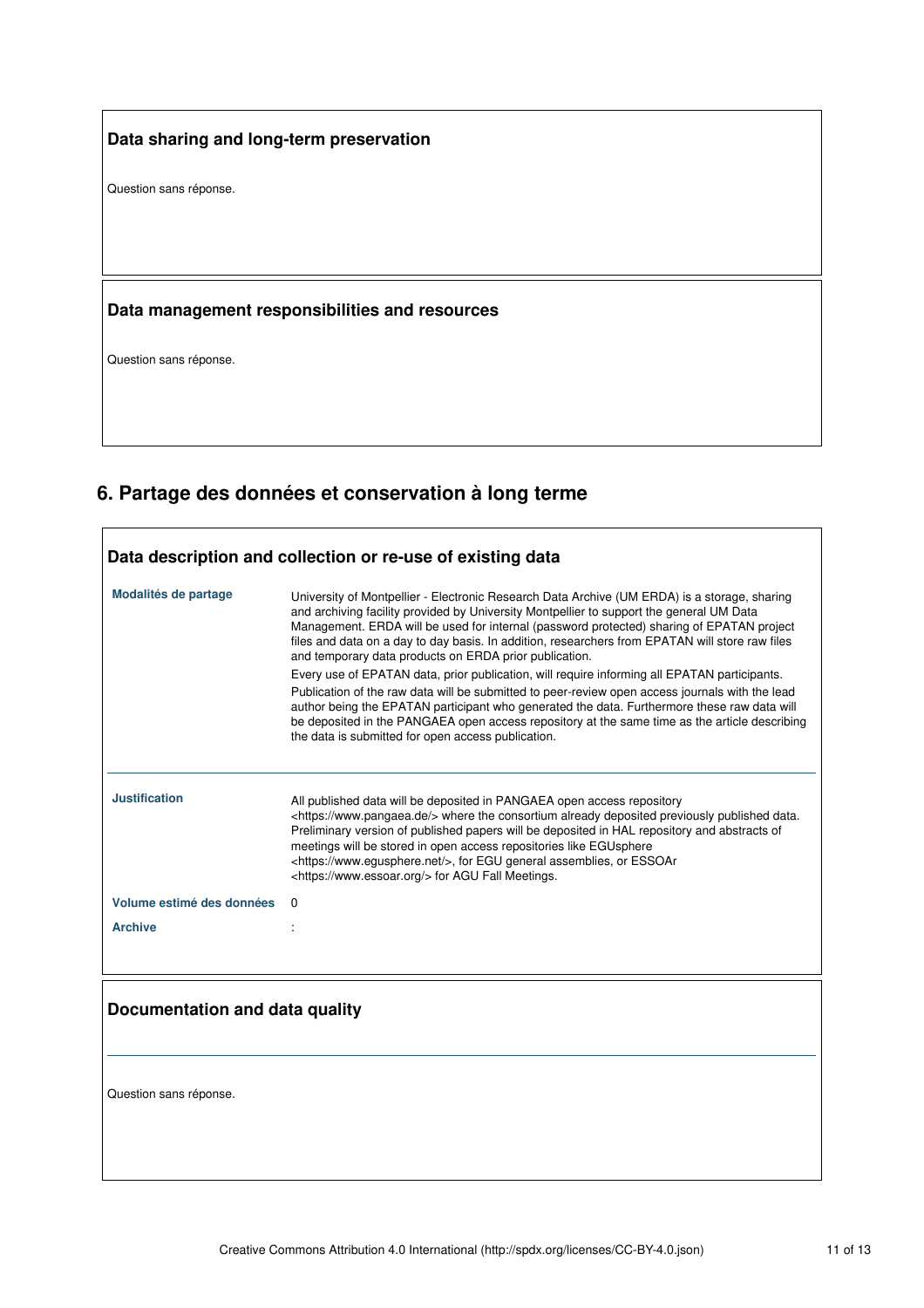|                                                                   | Storage and backup during the research process                                                                                                                     |  |  |  |
|-------------------------------------------------------------------|--------------------------------------------------------------------------------------------------------------------------------------------------------------------|--|--|--|
| <b>Justification</b>                                              | All published data will be deposited in PANGAEA repository <https: www.pangaea.de=""></https:> where<br>the consortium already deposited previously published data |  |  |  |
| Volume estimé des données                                         | 0                                                                                                                                                                  |  |  |  |
| <b>Archive</b>                                                    |                                                                                                                                                                    |  |  |  |
|                                                                   | Legal and ethical requirements, code of conduct                                                                                                                    |  |  |  |
| Question sans réponse.                                            |                                                                                                                                                                    |  |  |  |
| Question sans réponse.                                            |                                                                                                                                                                    |  |  |  |
| Data sharing and long-term preservation<br>Question sans réponse. |                                                                                                                                                                    |  |  |  |
|                                                                   |                                                                                                                                                                    |  |  |  |
| Question sans réponse.                                            |                                                                                                                                                                    |  |  |  |
| Data management responsibilities and resources                    |                                                                                                                                                                    |  |  |  |
| Question sans réponse.                                            |                                                                                                                                                                    |  |  |  |
| Question sans réponse.                                            |                                                                                                                                                                    |  |  |  |
|                                                                   |                                                                                                                                                                    |  |  |  |